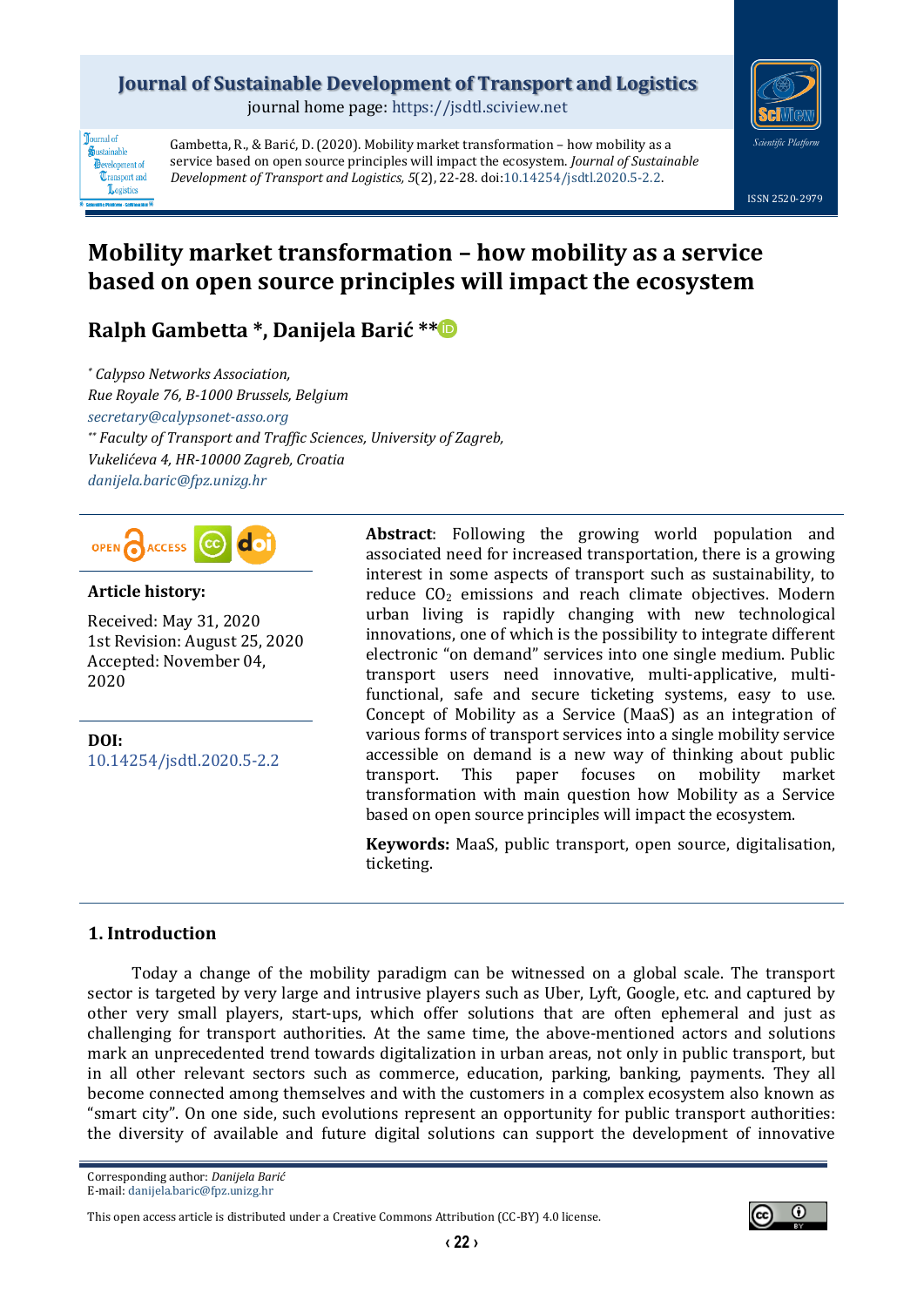products and services that meet all stakeholder needs once the organizing authorities ensure the superimposition of legal frameworks and operational and business rules.

On the other side, the digitalization trend triggers challenging governance opportunities as most of the solutions are provided by private actors. Seen the long history and the patronage public transport has in Europe it is important for transport operators and authorities to maintain control of their systems. Public transport companies are a value for the cities and regions that has been created and enforced over the last decades. Disruptive approaches as we currently see them appear in the US, are a challenge for the traditional European transport eco system. Naturally, we have to provide the relevant advances in terms of technology to the public transport sector by matching the best of each sector including ITS, investment and business under the aligned set of Communitarian rules and regulations. Even more the sovereignty of the digital world is at stake for the authorities. The provision of big data needs to become a value for the cities and regions allowing impacting significantly the set objectives in terms of congestion and emission reduction. Achieving the green goals on a European level will mean to give a minimum of control and management of the future eco system to regions and cities. In this respect, the adoption of open standards and APIs allows to set the rules of fair play and equal conditions among the involved stakeholders. Accessibility has to granted as technology offerings are ready and deployed in various EU cities and costumers have access to mobile devices and to mobile payments solutions. Both are fundamentals to enhance the increase of adoption of Mobility as a service (MaaS) concept and favor developments related to smart cities.

## **2. Literature review**

MaaS is a still a very young concept, and the amount of MaaS-focused research is rapidly increasing, which is also visible in scientific publications, the amount of which has increased strongly in 2017 and 2018. The early scientific findings related to Mobility as a Service, and the wider scale impacts on mobility and transport system of MaaS, according to (EMTA) are:

- MaaS makes the transport system more efficient and helps to recognize and choose the daily mobility options
- Personalized services enable seamless trip chains by integrating different transport modes
- Popularity of private cars is expected to reduce as flexible choices such as car-sharing and on-demand ride-sharing services become more common. Overall, MaaS seems to increase use of sustainable transport modes
- Sustainable transport modes are expected to become more popular albeit there is not much discussion of the role of cycling in the MaaS literature.
- New flexible transport modes force conventional public transport to adapt to a more service-oriented system
- MaaS trials enable great possibilities to get to know and try out new mobility services
- Public sector has a key role as an enabler of MaaS e.g. by supportive Legislation

According to Hensher (2017) some examples of recent implementation and/or planning for MaaS schemes in a number of countries are MOBIB in Brussels, HANNOVERmobil, EMMA in Montpellier, SMILE7 in Vienna, Moovel in Germany, etc.

The popularity of MaaS has spread to become a global phenomenon which is research from various angels. Some of the papers are based on survey research. Matyas, M., & Kamargianni, M. (2019) present in their paper the design of a survey including a stated preference experiment that captures the complex decision-making process of purchasing MaaS products. Respondents are presented with repeated choices between four hypothetical MaaS plans out of which three are fixed plans and one is a menu option. This approach allows for testing people's preferences and willingness to pay for flexibility. The attributes of the plans include transport modes and amounts, mode specific features (e.g. 10-min taxi guarantee), transferability (meaning how much of left over mode-attributes can be transferred to the next month), special bonuses (e.g. a free dinner for two) and the price of the plan. The stated preference is tested with a number of focus groups.

The paper (Matyas, 2020) aims to identify potential ways that MaaS (specifically MaaS plans) could help encourage behavioural change; and understand the barriers to using alternative transport modes. In-depth interviews and qualitative analysis are applied to the case study of London. The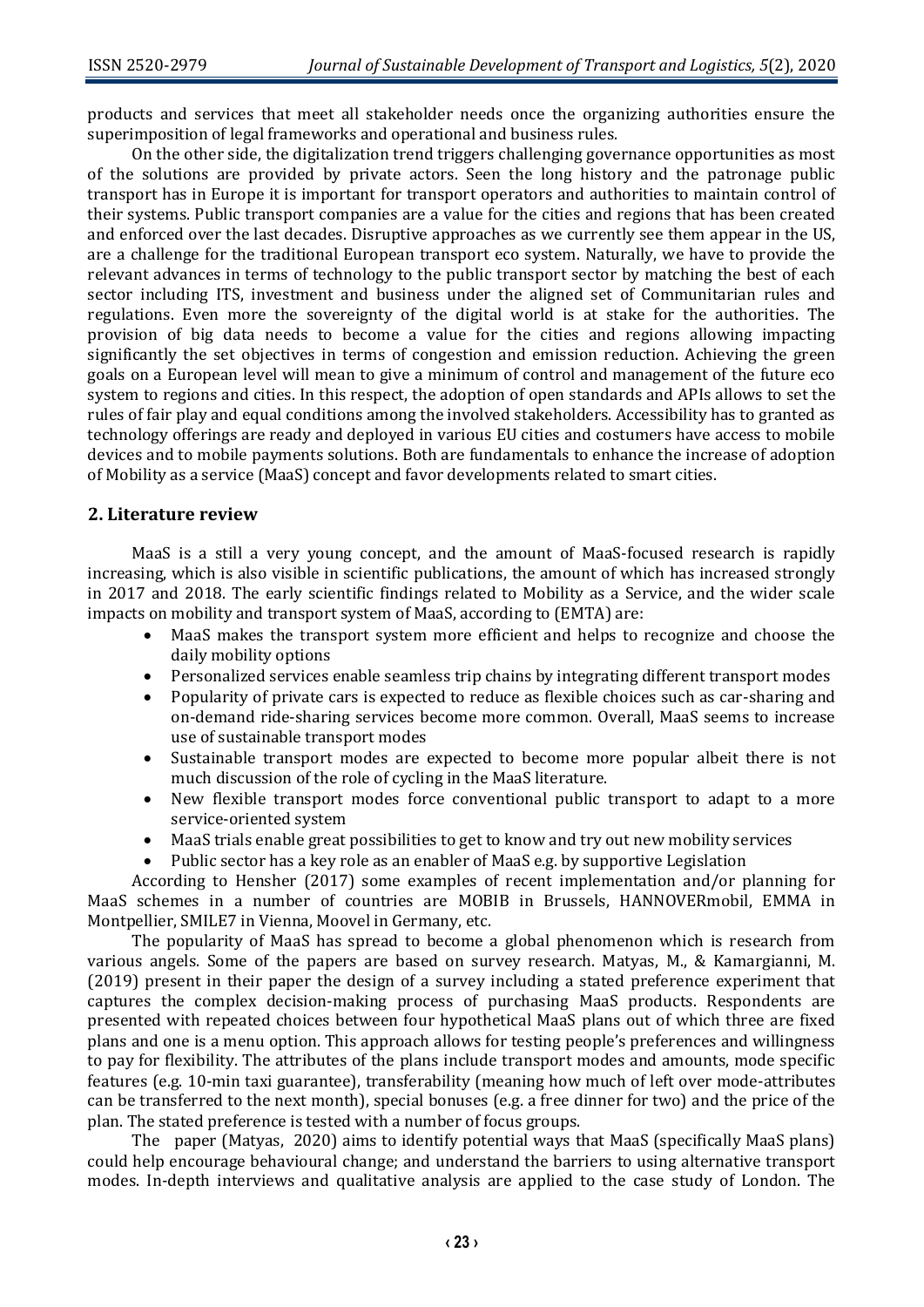results indicate that individuals segment the transport modes offered via MaaS into three categories: essential, considered and excluded.

With the development of MaaS emerging technologies such as mobile data mining gives some new solutions for optimizing bike-sharing system and predicting the emission reduction. Zhang et al (2018) propose a bike-sharing layout optimization and emission reduction potential analysis structure under the concept of MaaS. A human travel mode detection method and a geometry-based probability model are proposed to support particle swarm optimization process. Authors implement a comparison study to analyze the computational efficiency in Tokyo as the study case with about 3 million GPS trajectories. The result shows that with the increase of station number from 30 to 90, the adoption of bike-sharing system can reduce about 3.1-3.8 thousand tonnes of CO2 emission.

## **3. Mobility as a Service and open source ticketing**

The term Mobility as a Service (MaaS) was coined in Finland in 2014. Then defined as 'a system, in which a comprehensive range of mobility services are provided to customers by mobility operators', MaaS has more recently been described as an integrative concept that bundles different transport modalities into joint, seamless service offerings, in order to provide tailored mobility solutions that cater for users' travel needs (MaaS alliance). Mobility as a Service framework is shown on Figure 1.





*Source:* MaaS Alliance (2017). White Paper Guidelines & Recommendations to create the foundations for a thriving MaaS Ecosystem, available at [https://maas-alliance.eu/wp](https://maas-alliance.eu/wp-content/uploads/sites/7/2017/09/MaaS-WhitePaper_final_040917-2.pdf)[content/uploads/sites/7/2017/09/MaaS-WhitePaper\\_final\\_040917-2.pdf](https://maas-alliance.eu/wp-content/uploads/sites/7/2017/09/MaaS-WhitePaper_final_040917-2.pdf)

Mobility as a Service (MaaS) represents a new way of thinking about transport. It has the potential to be the most significant innovation in transport since the advent of the automobile. MaaS is the integration of various forms of transport services into a single mobility service accessible on demand. To meet a customer's request, a MaaS operator facilitates a diverse menu of transport options, be they public transport, ride- sharing, car- sharing or bike-sharing, taxi or car rental/lease, or a combination thereof. For the user, MaaS can offer added value through use of a single application to provide access to mobility, with a single payment channel instead of multiple ticketing and payment operations (Figure 2). For its users, MaaS should be the best value proposition, by helping them meet their mobility needs and solve the inconvenient parts of individual journeys as well as the entire system of mobility services (Smith, G. et al, 2018).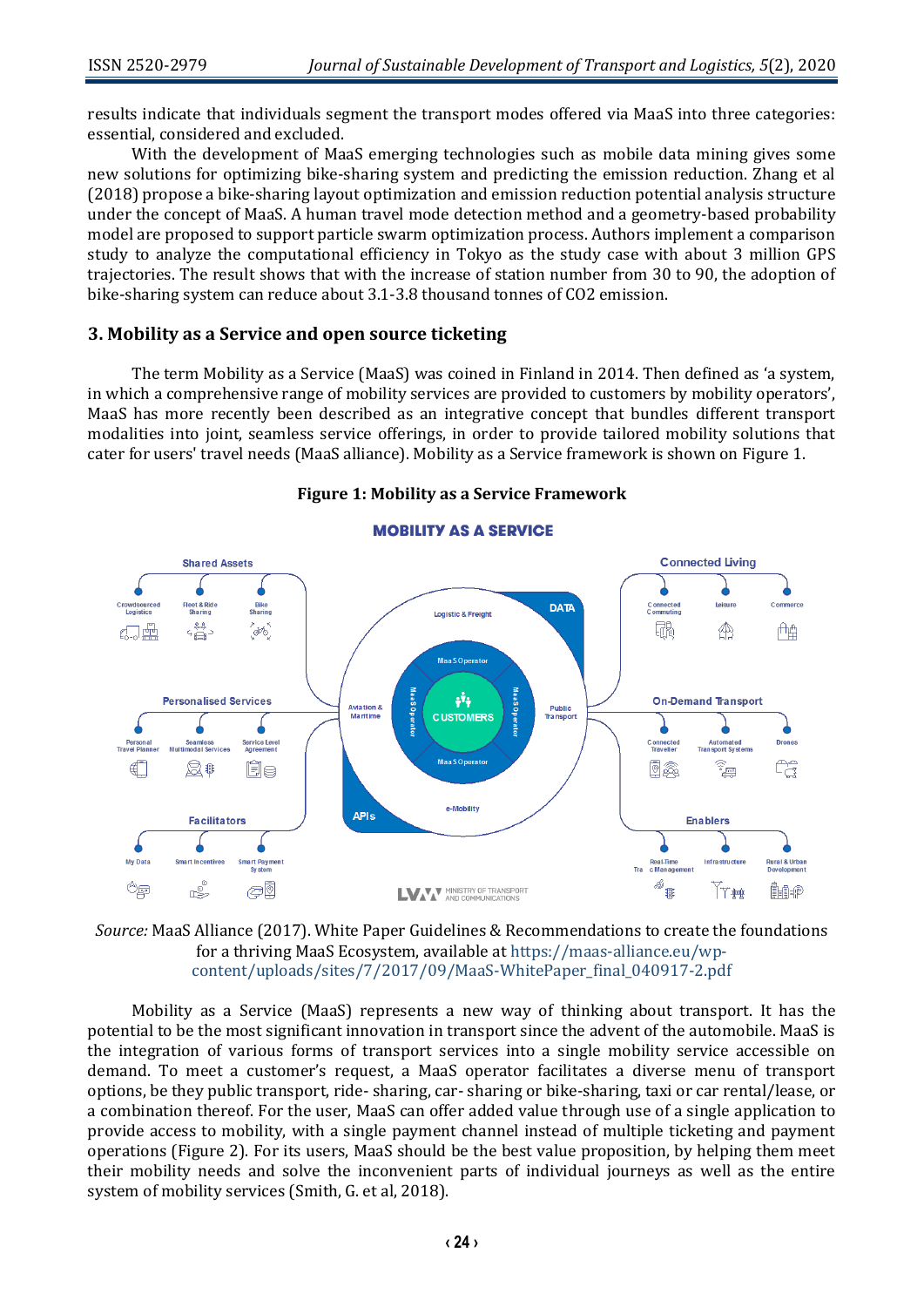A successful MaaS service also brings new business models and ways to organise and operate the various transport options, with advantages for transport operators including access to improved user and demand information and new opportunities to serve unmet demand. The aim of MaaS is to provide an alternative to the use of the private car that may be as convenient, more sustainable, help to reduce congestion and constraints in transport capacity, and can be even cheaper (MaaS alliance).

Whilst ticketing was initially a mere fare collection tool, it is now considered as an essential enabler of MaaS. The emergence of the MaaS concept has enabled the integration of many new mobility services such as car sharing, bicycle-sharing, car parks, taxis, ride hail services and carpooling with traditional public transport. To get from A to B, travellers have several mobility options, connected to one another, with an open choice of alternatives according to preferences, with multimodal information available at any place and at any time, with easy and unconstrained access and connection from one service to another. Provided it is both accessible and open, contactless ticketing can accelerate the implementation of MaaS, as it offers concrete solutions to facilitate access to all forms of mobility by integrating sustainable development concerns and by influencing modal balance. MaaS has given back to ticketing a major role as the gateway to mobility for all, after having often been wrongly perceived as just a means of paying for transport (Calypso Networks Association, 2019).



**Figure 2.:Whim application for MaaS in Helsinki**

*Source:* <https://whimapp.com/>

Concerning the ticketing, for the MaaS the ecosystem must be based on standards, APIs and open technologies as much as possible. This opening has been a reality for several years in the field of passenger information services and has given rise to a wealth of attractive applications, thanks in particular to open data. To allow ticketing to follow that path of opening initiatives, Calypso Networks Association has provided the first fully open source ticketing API free of charge Eclipse – Keyple. Keyple offers a concrete and operational answer to two key issues: mastering ticketing systems and providing a simple and fast access to Calypso technology, especially as part of MaaS schemes. Keyple SDK can be extended at any level: above the Universal SE Interface, at generic commands' set layer, or higher, to add Calypso processing, or to manage other kinds of SE solutions (Figure 3). It will become easier to develop connected and interoperable services combining all forms of mobility: metro, train, tramways, buses, park & rides, bike-sharing, car-sharing, car-pooling, e-scooter-sharing, etc. Keyple aims at accelerating the integration and development of high-performance ticketing applications. It will enable mobility stakeholders, event organisers, sports, cultural and leisure infrastructure managers to easily and economically implement ticketing systems based on a common, open and modular platform, whilst keeping Calypso's fundamental characteristics of reliability, security and interoperability (Gambetta & Barić, 2019).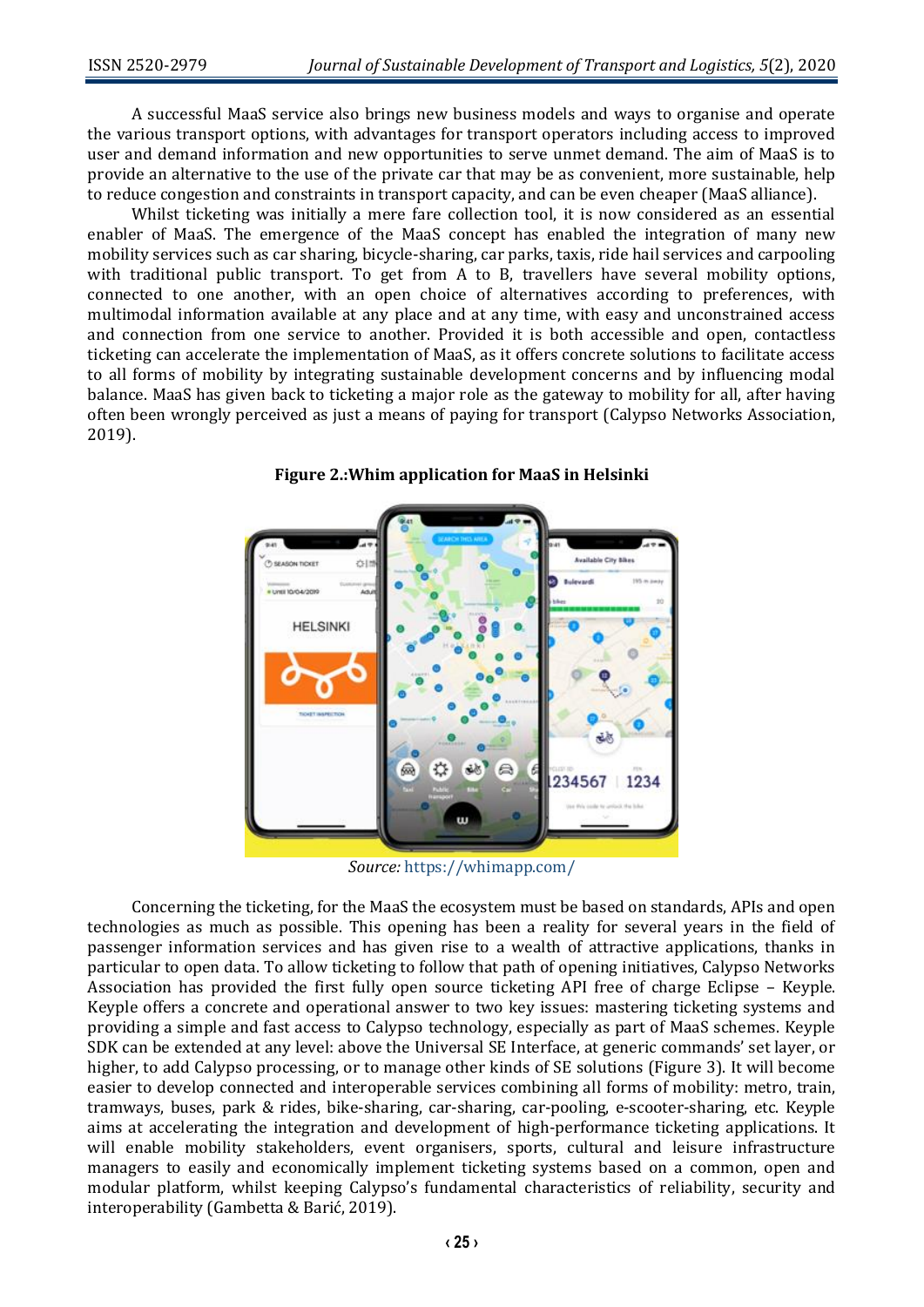

#### *Source:* <https://projects.eclipse.org/projects/iot.keyple>

#### **4. Discussion**

Emerging new technologies are strongly linked to the appearance of digital platforms that allow new forms of management of services. Examples like Uber and Flixmobility have shown how two very strong platforms that have impacted largely the mobility systems in Europe and the life of users. The availability of such new digital platform allows a new form mobility related service. These services could be e.g. on an intermediate level between taxi and bus. Personalization of such services coupled with an increase of flexibility on the management side shall provide benefits to all actors involved including the public transport companies. Creating cost benefits by introducing the sharing economy principles to this kind of public service obligations will also provide more security to its users and have societal impact in terms of decreasing of private cars, thus contributing to climate change mitigation. With such innovative service models, the arrival of autonomous vehicles can be anticipated by the proper use and development of public policies in the related sector. Furthermore, it will allow the public assets to increase their related know how and prepare for the correct use of big data being in line with the set European GDPR policies.

Successful adoption of technology is one of the key elements to sustainable economic development and growth. In addition, intelligent solutions are a driving force to modernise society. With urban transport at the core of future mobility patterns we see the need of intelligent solutions that will allow users to benefit from integrated services. Only by becoming part of lifestyle services public transport will create the necessary positive image and allow increased ridership on the long term. Customers want to be informed about the services they use and everything that relates to them. Matching these expectations means that numerous services need to be integrated with smart ticketing such as real-time information, guidance, events information etc. Internet 2.0 has started to educate users to perceive their environment this way and urban transport needs to adapt to this new societal paradigm.

Calypso technology has contributed to many significant developments in the frame of smart ticketing. To manage successfully the upcoming mobility challenges the ability to offer a standardized and interoperable transport application, matching the needs of transport operators irrespective of what customer medium they run on, is essential. To better enhance developments the technical specification has been opened. By matching the philosophy of open source to ticketing a new dimension within the world of developers has been reached. Only by having open APIs and ticketing specifications it will be possible to act as a connector for mobility services. The availability and accessibility of technology through "Open Sources" means a significant broadening of the perimeter of the potential technology deployment and it widens in parallel the current eco system to meet the future challenges of mobility by guaranteeing a high level of security of transactions. To be prepared to the new challenges of ticketing, the Calypso community has initiated one year ago this path towards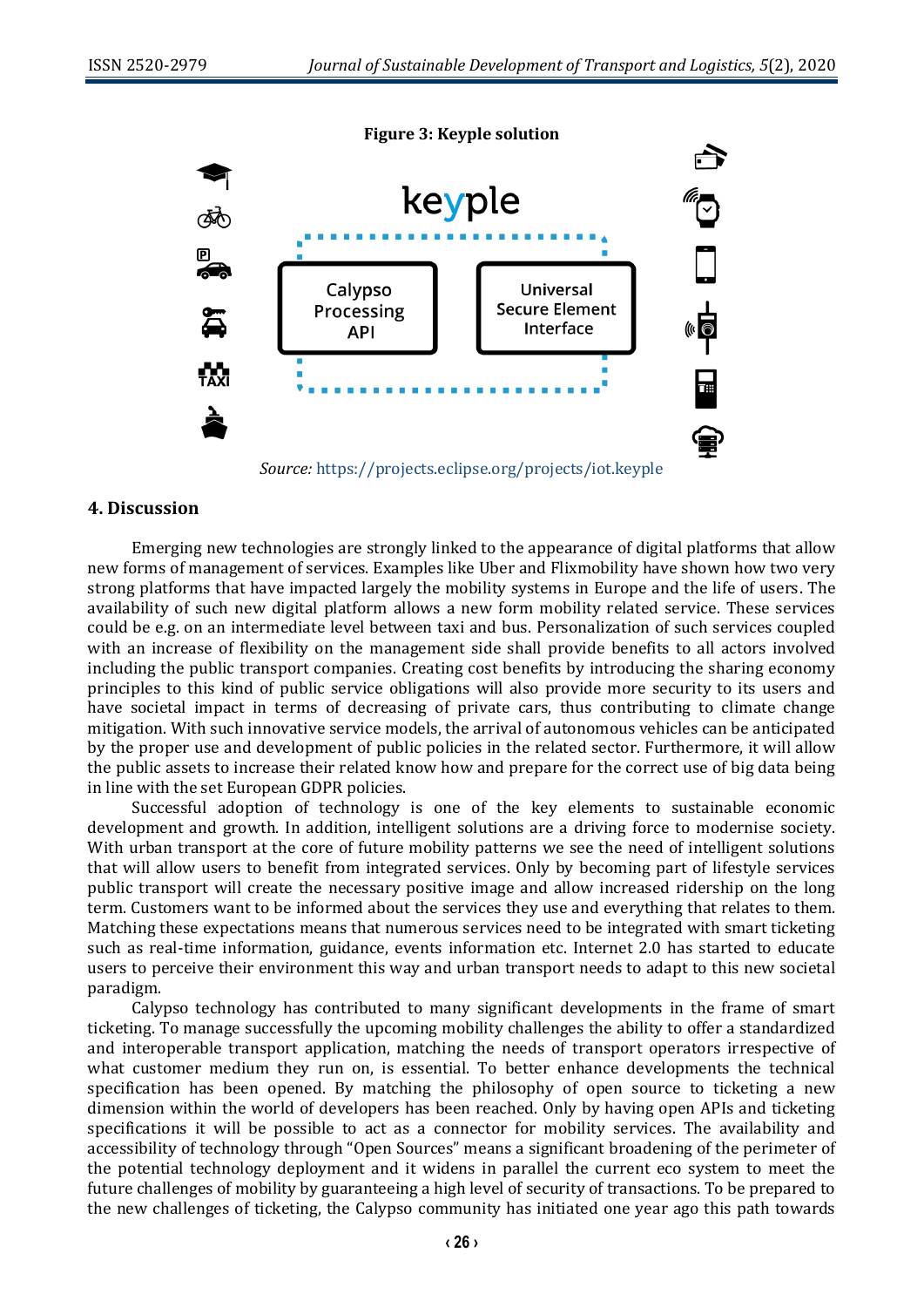Open Source. This means that over the coming years a switch to a model oriented on the parameters of an Open Source approaches will be made. Consequently, a significant broadening of the perimeter of technology will open to new business models. With higher service orientation, the competitiveness of Calypso will increase the value for its users and generate new streams of revenue. The Open Source SDK that will be provided by CAN, the association managing the Calypso technology) through the Open Source Platform ECCLIPSE will allow local suppliers to implement Calypso ticketing systems without having to be linked to big traditional ticketing integrators. This strategy will allow the creation of local added value and work force by integrating every player of the ticketing eco system without any discrimination.

## **5. Conclusions**

Beyond its original function of collecting revenues from transport, ticketing is now considered as the backbone of Mobility as a Service (MaaS). Ticketing must enable mobility services to be combined and offer passengers a seamless, end-to-end, easily accessible transport offer. As the ticketing system typically lasts for up to 20 years, its implementation represents an important investment. Therefore, ticketing system must enable evolutions and upgrades throughout its life. Whilst ticketing was initially a mere fare collection tool, it is now considered as an essential enabler of MaaS which has given back to ticketing a major role as the gateway to mobility for all, after having often been wrongly perceived as just a means of paying for transport. Sustainable door-to-door mobility need innovative mobility solutions complement with traditional public transport and useful transport services. This has driven the need to connect public transport services together to provide a coherent mobility offer, which is the principle that guides the concept of Mobility as a Service. In conclusion, ticketing based on open source principles is the key to the making mobility services work together, as it should facilitate the transition from one form of mobility to another seamlessly and contribute to the attractiveness of services through an adapted fare offer.

## **Citation information**

Gambetta, R., & Barić, D. (2020). Mobility market transformation – how mobility as a service based on open source principles will impact the ecosystem. *Journal of Sustainable Development of Transport and Logistics, 5*(2), 22-28. doi[:10.14254/jsdtl.2020.5-2.2](https://doi.org/10.14254/jsdtl.2020.5-2.2)

## **References**

Calypso Networks Association (2019). *Ticketing for MaaS, best practices for durable systems.*

EMTA (2008). *Study on electronic ticketing in public transport*, Final Report.

- Gambetta, R. & Barić, D. (2019) *Open Source Ticketing Enhancing Mobility as a Service Schemes,* 7th International Conference "Towards a Humane City".
- Hensher, D. A. (2017). *Future bus transport contracts under a mobility as a service (MaaS) regime in the digital age: Are they likely to change?,* Transp. Res. Part A Policy and Practice, 98, 86-96.
- MaaS Alliance (2017). *White Paper Guidelines & Recommendations to create the foundations for a thriving MaaS Ecosystem*, available at [https://maas-alliance.eu/wp](https://maas-alliance.eu/wp-content/uploads/sites/7/2017/09/MaaS-WhitePaper_final_040917-2.pdf)[content/uploads/sites/7/2017/09/MaaS-WhitePaper\\_final\\_040917-2.pdf.](https://maas-alliance.eu/wp-content/uploads/sites/7/2017/09/MaaS-WhitePaper_final_040917-2.pdf)
- MaaS alliance. [https://maas-alliance.eu/wp](https://maas-alliance.eu/wp-content/uploads/sites/7/2018/03/ERT_MaaS_leaflet_FINAL.pdf)[content/uploads/sites/7/2018/03/ERT\\_MaaS\\_leaflet\\_FINAL.pdf.](https://maas-alliance.eu/wp-content/uploads/sites/7/2018/03/ERT_MaaS_leaflet_FINAL.pdf)
- Matyas, M. (2020). Opportunities and barriers to multimodal cities: lessons learned from in-depth interviews about attitudes towards mobility as a service. *Eur. Transp. Res. Rev.* 12(7) [https://doi.org/10.1186/s12544-020-0395-z.](https://doi.org/10.1186/s12544-020-0395-z)
- Matyas, M., & Kamargianni, M. (2019). Survey design for exploring demand for Mobility as a Service plans. *Transportation*, 46, 1525–155[8 https://doi.org/10.1007/s11116-018-9938-8.](https://doi.org/10.1007/s11116-018-9938-8)